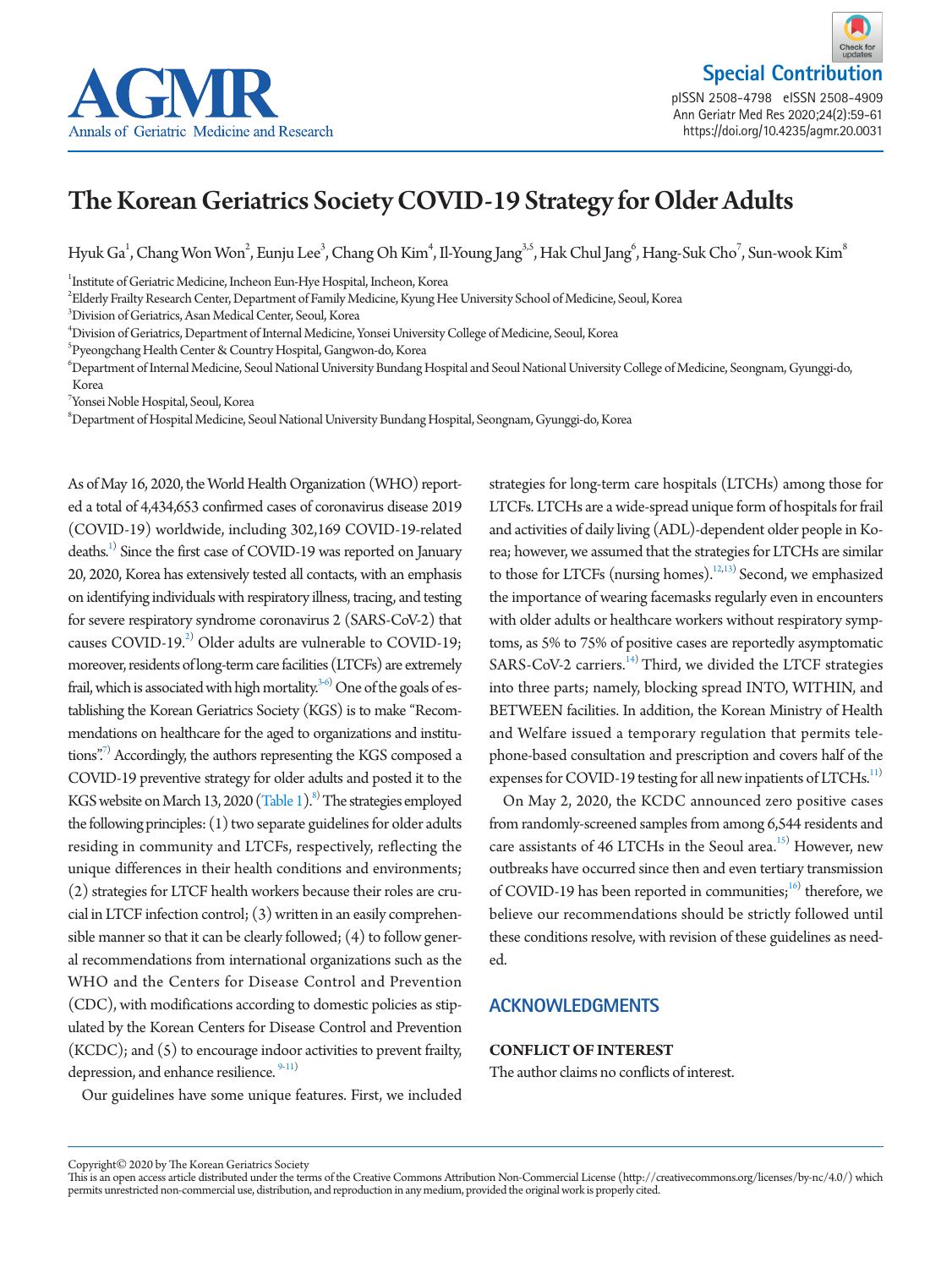#### <span id="page-1-5"></span>**Table 1.** Preventive strategies for coronavirus disease (COVID-19) infection in older adults

#### For community-dwelling older adults

- A. Wash your hands frequently. Rub your hands with soap and water for 20 seconds or more, especially after nose-blowing, coughing, and visiting public places.
- B. Hand sanitizers containing 60% alcohol can be used instead of soap and water.
- C. Try to avoid touching your face, nose, and eyes with your bare hands.
- D. Stay at home and avoid visiting crowded or enclosed spaces.
- E. When going out, wear facemasks for the safety of yourselves and others.
- F. Keep yourselves healthy with indoor exercise, regular eating, and sun exposure.
- G. When prescribed medicines whose stocks are low, ask healthy family for prescription.

For residents and health-care workers in long-term care facilities

- A. Blocking spread INTO facilities
- 1. Managing visitors
	- Regulation of interviewers: communication with residents via video-telephoning is recommended
	- Minimizing work experience of trainees and strict education regarding infection control
	- Minimizing volunteer activities
- 2. Post signs at the entrances requesting that visitors not enter if they have one of the respiratory symptoms or signs: fever 37.5°C or more, coughing, or dyspnea.
- 3. Educate healthcare workers to stay at home if they have respiratory symptoms.
- 4. Educate healthcare workers to abstain from joining external meetings and dining together and to wear facemasks if they should meet people.
- 5. Check all incoming inpatients for respiratory symptoms. Refer to local public healthcare centers for COVID-19 tests if they have any of them.
- B. Blocking spread WITHIN facilities
- 1. Check all residents and healthcare workers for fever or respiratory symptoms.
- 2. All healthcare workers should wear facemasks and wash hands before and after contacting residents. Especially, care assistants should wash their hands and discard gloves every time they change residents in their care.
- 3. Make clear to residents and workers the actions required to protect against COVID-19 infection.
- 4. Suspected COVID-19 patients should be reported to public healthcare centers, isolated from others, and tested for infection.

C. Blocking spread BETWEEN facilities

1. Minimize transfers to other facilities unless the residents have respiratory symptoms or emergency state.

2. Phone calls should precede transfer other facilities if the residents have respiratory symptoms.

## **REFERENCES**

- <span id="page-1-0"></span>1. World Health Organization. Coronavirus disease (COVID-2019) situation reports [Internet]. Geneva, Switzerland: World Health Organization; c2020 [cited 2020 May 31]. Available: https:// <www.who.int/emergencies/diseases/novel->coronavirus-2019/ situation-reports.
- <span id="page-1-1"></span>2. [Black JR, Bailey C, Przewrocka J, Dijkstra KK, Swanton C.](https://doi.org/10.1016/S0140-6736(20)30917-X)  [COVID-19: the case for health-care worker screening to prevent](https://doi.org/10.1016/S0140-6736(20)30917-X)  [hospital transmission. Lancet 2020;395:1418-20.](https://doi.org/10.1016/S0140-6736(20)30917-X)
- <span id="page-1-2"></span>3. [Na S, Cho Y, Lim TH, Kang H, Oh J, Ko BS. \(2019\). Risk factors](https://doi.org/10.4235/agmr.19.0029)  [and causes of short-term mortality after emergency department](https://doi.org/10.4235/agmr.19.0029)  [discharge in older patients: using nationwide health insurance](https://doi.org/10.4235/agmr.19.0029)  [claims data. Ann Geriatr Med Res](https://doi.org/10.4235/agmr.19.0029) 2019;23:133-40.
- 4. [Kojima G. Prevalence of frailty in nursing homes: a systematic](https://doi.org/10.1016/j.jamda.2015.06.025)  [review and meta-analysis. J Am Med Dir Assoc 2015;16:940-5.](https://doi.org/10.1016/j.jamda.2015.06.025)
- 5. [Ga H, Won CW, Jung HW. Use of the frailty index and FRAIL-](https://doi.org/10.4235/agmr.2018.22.1.20)[NH scale for the assessment of the frailty status of elderly indi](https://doi.org/10.4235/agmr.2018.22.1.20)[viduals admitted in a long-term care hospital in Korea. Ann](https://doi.org/10.4235/agmr.2018.22.1.20)

#### [Geriatr Med Res 2018;22:20-5.](https://doi.org/10.4235/agmr.2018.22.1.20)

- <span id="page-1-3"></span>6. Comas-Herrera A, Zalakain J, Litwin C, Hsu AT, Lane N, Fernandez JL. Mortality associated with COVID-19 outbreaks in care homes: early international evidence [Internet]. London, UK: International Long Term Care Policy Network; 2020 [cited 2020 May 31]. Available: https://ltccovid.org/2020/04/12/ mortality-associated-with-covid-19-outbreaks-in-care-homesearly-international-evidence/.
- <span id="page-1-4"></span>7. The Korean Geriatrics Society. History of the Korean Geriatrics Society [Internet]. Seoul, Korea: The Korean Geriatrics Society; c2014 [cited 2020 May 31]. Available from: http:[//www.geriat](www.geriatrics.or.kr/eng/organ/organ01.html.)[rics.or.kr/eng/organ/organ01.html.](www.geriatrics.or.kr/eng/organ/organ01.html.)
- <span id="page-1-6"></span>8. The Korean Geriatrics Society. Preventive strategies for coronavirus disease (COVID-19) infection in older adults [Internet]. Seoul, Korea: The Korean Geriatrics Society; 2020 [cited 2020 May 31]. Available from: http:/[/www.geriatrics.or.kr/board/list.](www.geriatrics.or.kr/board/list.html?num=2215&start=10&sort=top) [html?num = 2215&start = 10&sort = top](www.geriatrics.or.kr/board/list.html?num=2215&start=10&sort=top) %20desc,num%20desc&code = notice&key = &keyword = .
- <span id="page-1-7"></span>9. Centers for Disease Control and Prevention. Preparing for